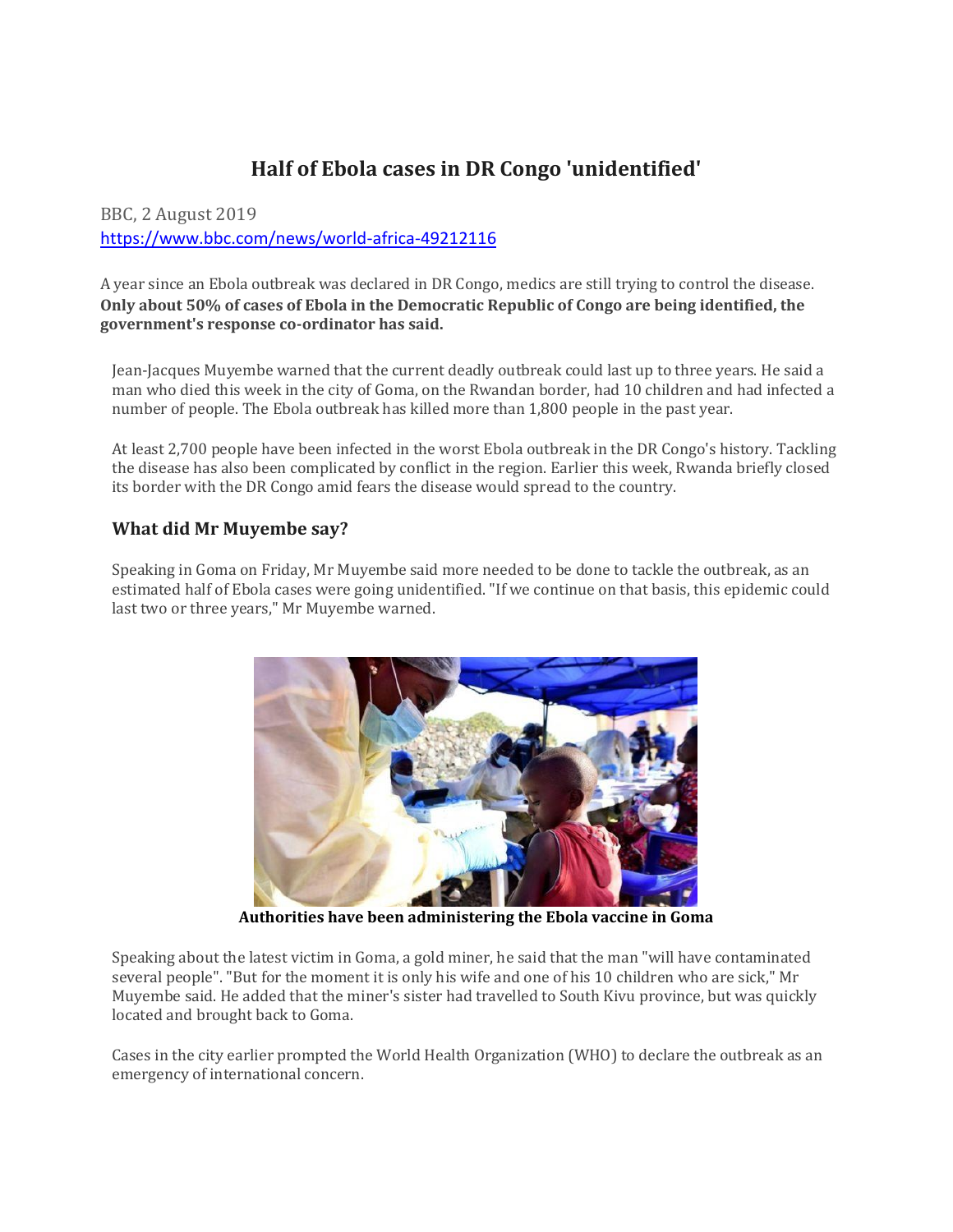# **What is the situation on the ground?**

Goma, home to two million people, is the capital of North Kivu, one of the two provinces in DR Congo which have borne the brunt of the epidemic. The city lies just across the border from the Rwandan city of Gisenyi, which has a population of about 85,000 people. Many residents cross the frontier for work and other activities, although illegal routes are also used.



Efforts to control the outbreak have been hampered by violence against healthcare workers and Ebola treatment facilities. Seven people have been killed and 58 injured in 198 attacks this year. A major problem has been the **distrust of [healthcare](https://www.bbc.co.uk/news/world-africa-48522299) workers**. As a result, about a third of Ebola deaths have not been at specialist treatment centres but in the community, where there is a greater risk of the disease spreading to neighbours and relatives.

- **Large Ebola [outbreaks](https://www.bbc.co.uk/news/health-48547983) new normal, says WHO**
- **How a disease is [prevented](https://www.bbc.co.uk/news/world-africa-49109478) from spreading**

The world's worst Ebola epidemic killed more than 11,000 people in West Africa between 2014 and 2016.

## **What is Ebola?**



- **•** Ebola is a virus that initially causes sudden fever, intense weakness, muscle pain and a sore throat
- It progresses to vomiting, diarrhoea, and both internal and external bleeding